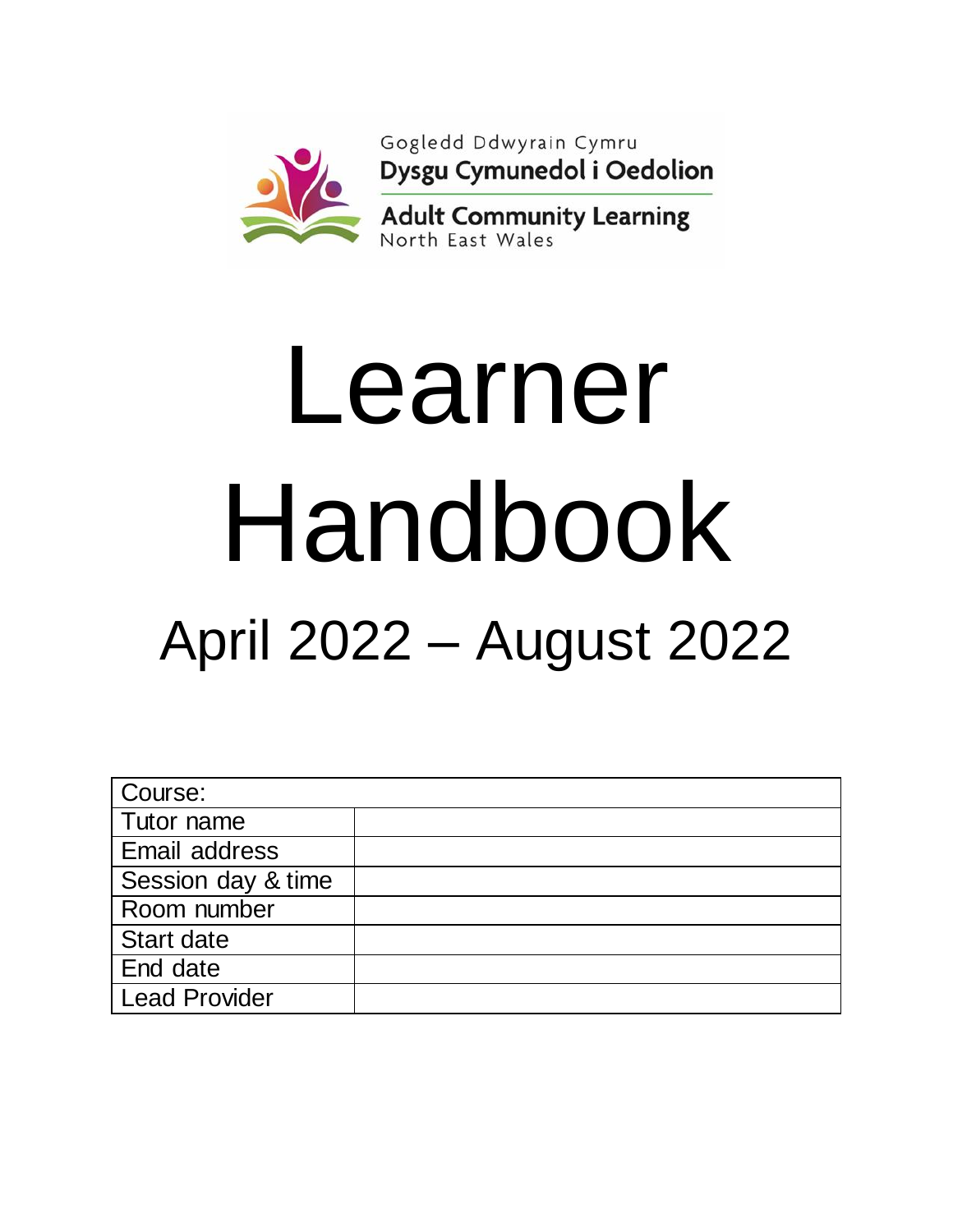# **Contents**

Welcome

The Learner Journey

- o Learner charter
- o Supporting all learners

Keeping you safe

Progress with us

Independent advice and guidance

Accredited and non-accredited courses

Compliments, comments and complaints

*Contact details:*

Tel: 07584 335409 (Michelle) Email: acl@wrexham.gov.uk *For Flintshire and Wrexham residents*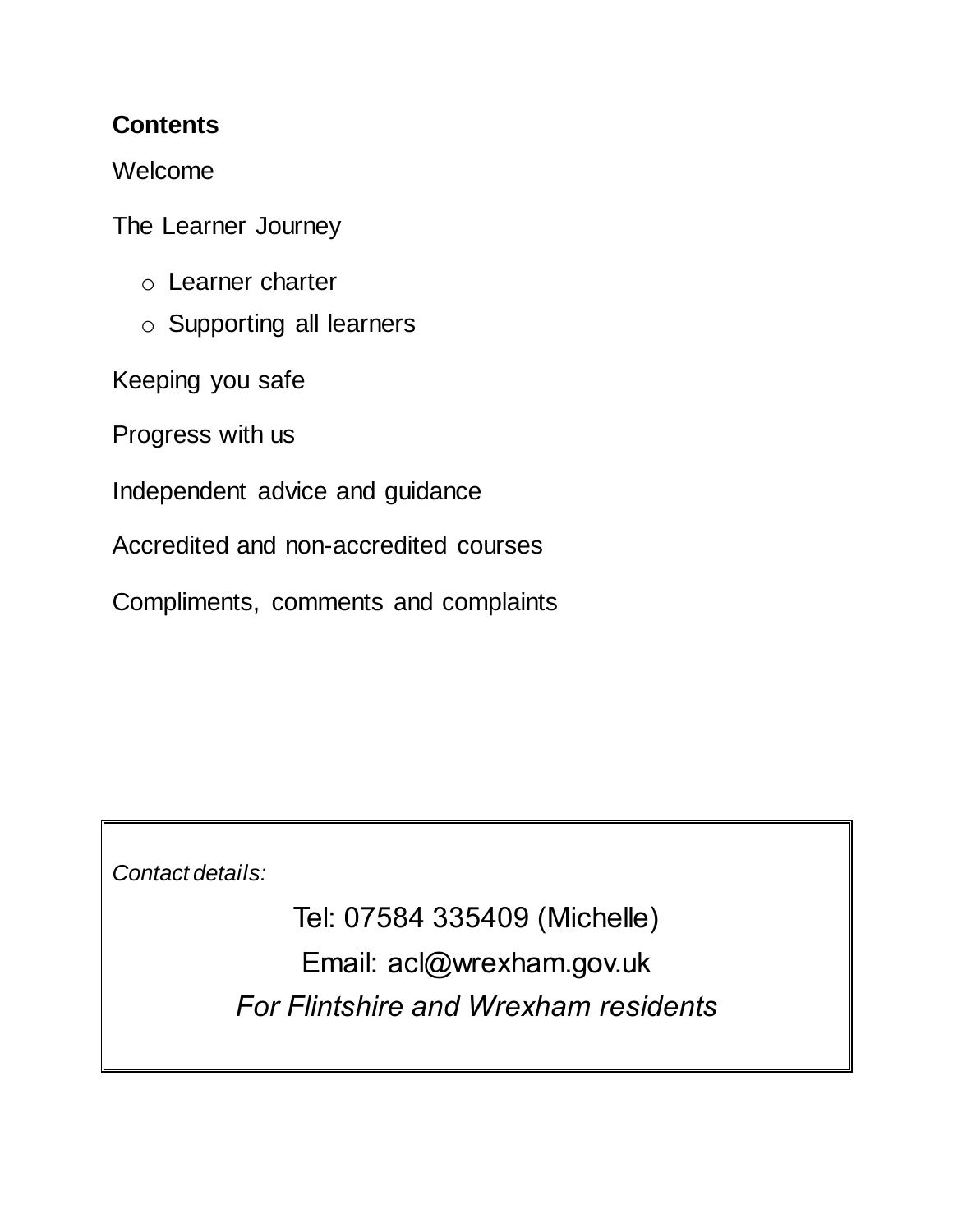# **Welcome**

April 2022

*On behalf of The NE Wales ACL Partnership, we would like to welcome you.*

We have produced this handbook for you and we hope you will find it useful. The handbook sets out our commitment to you in delivering the very best adult learning opportunities and outcomes.

We offer a wide range of learning opportunities across Flintshire and Wrexham and we make sure that the courses we offer are a response to the needs and demands of our community.

We are pleased that you have chosen to study with us and wish you every success in achieving your learning aims. We hope that you find your learning experience rewarding and fulfilling.

Your learner handbook is designed to help you throughout your learner journey so please take a moment to read through this handbook as it outlines what you can expect from us. This handbook signposts you to important information about our Partnership and tells you what you need to know to complete your course successfully and how we can support you.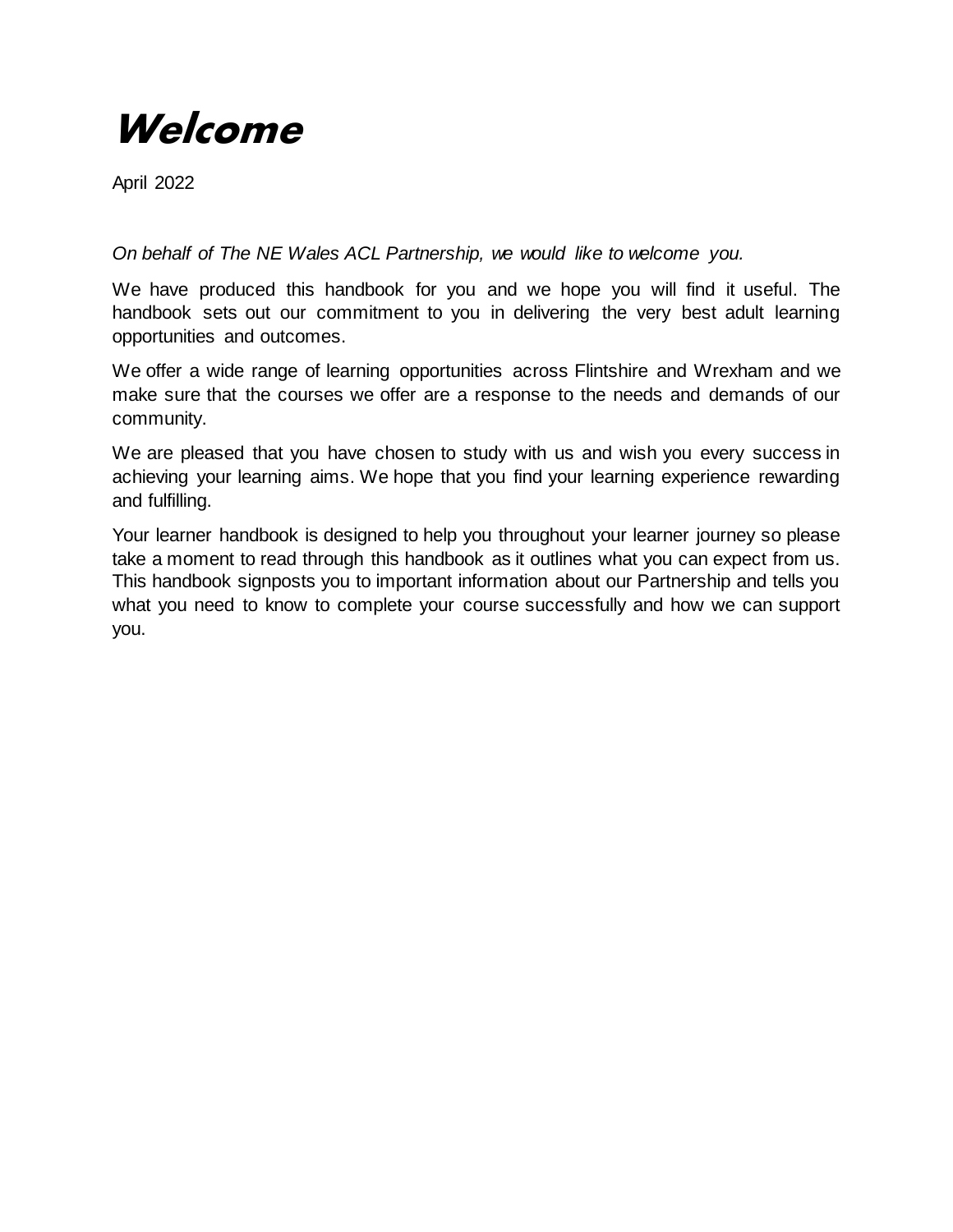# **The Learner Journey**



#### *Enrolment – you are now at this stage, congratulations!*

Courses provided by us are funded primarily through the Welsh Government Community Learning Grant and we are obliged to collect certain details about you in order to claim the funding. It is essential that all requested parts of the enrolment form are completed, whether it be prior to or during the first few sessions of your course.

# **Your Attendance**

You will gain the most from your course if you attend regularly. Your course tutor will set out what you can expect to achieve and this assumes that you are present throughout the course.

If you cannot attend a class, please let us know by emailing your tutor or contacting ACL directly.

If you do not attend your class for three consecutive sessions and we are not notified, you could be automatically withdrawn from the course, so please stay in touch!

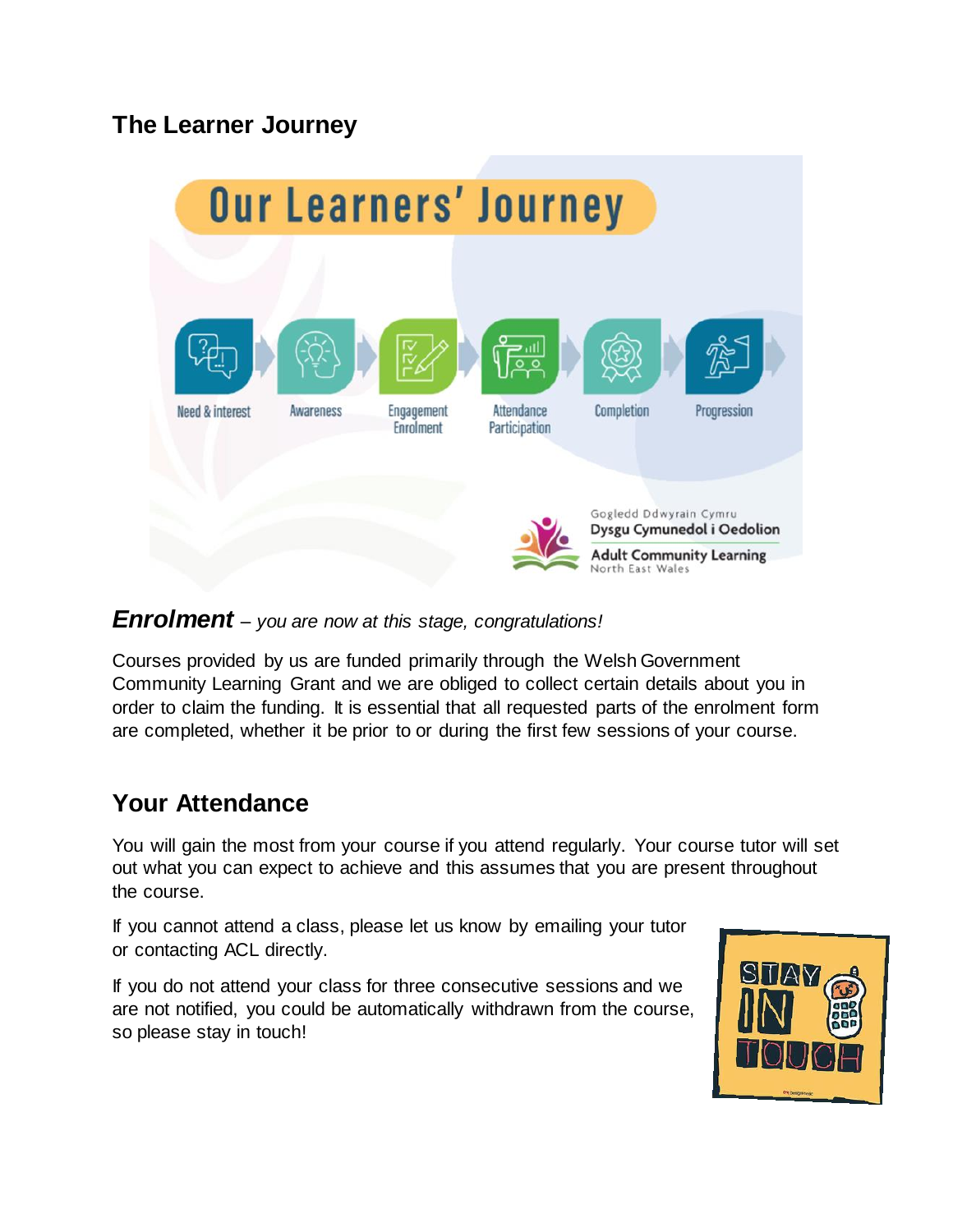# **Learner Charter**

Our aim is to ensure that everyone has the very best adult learning opportunities and outcomes.

#### *My tutor agrees to:*

- $\checkmark$  Begin all sessions on time, as agreed;
- $\checkmark$  Ensure a safe and comfortable training environment with high quality teaching and learning in response to my individual needs;
- $\checkmark$  Promote equality and diversity;
- $\checkmark$  Support me to establish challenging personalised targets to move me towards my goal;
- $\checkmark$  Use a wide variety of learning and assessment activities and resources in order to engage me;
- $\checkmark$  Enable me to use and develop my employability, literacy, numeracy and digital skills;
- $\checkmark$  Provide regular and timely feedback on my progress through the course, giving me clear advice on how to improve.

#### *Your commitment to us*

#### **I agree to:**

- $\checkmark$  To treat everyone with respect, fairness and politeness.
- $\checkmark$  To attend classes on a regular basis and be willing to join in. If you cannot attend, notify the tutor or ACL in advance.
- $\checkmark$  To be punctual for the start of the session, and if you need to leave before the end, let your tutor know. If you need to leave the course before it is complete, tell the tutor, as it is really helpful to know why learners leave.
- $\checkmark$  Keep my tutor up to date with any information relating to my wellbeing, health and/ or learning support needs.
- $\checkmark$  To meet any deadlines for work set and discuss with my tutor if I have problems with this.
- $\checkmark$  To follow all safety rules and help to make my place of learning a safer place by reporting any incidents or concerns.
- $\checkmark$  To respect the property ACL provides to support teaching and learning.
- $\checkmark$  To let my tutor or ACL know at any time I am unhappy about any aspect of my course/session.
- $\checkmark$  To take an active part in learner forums.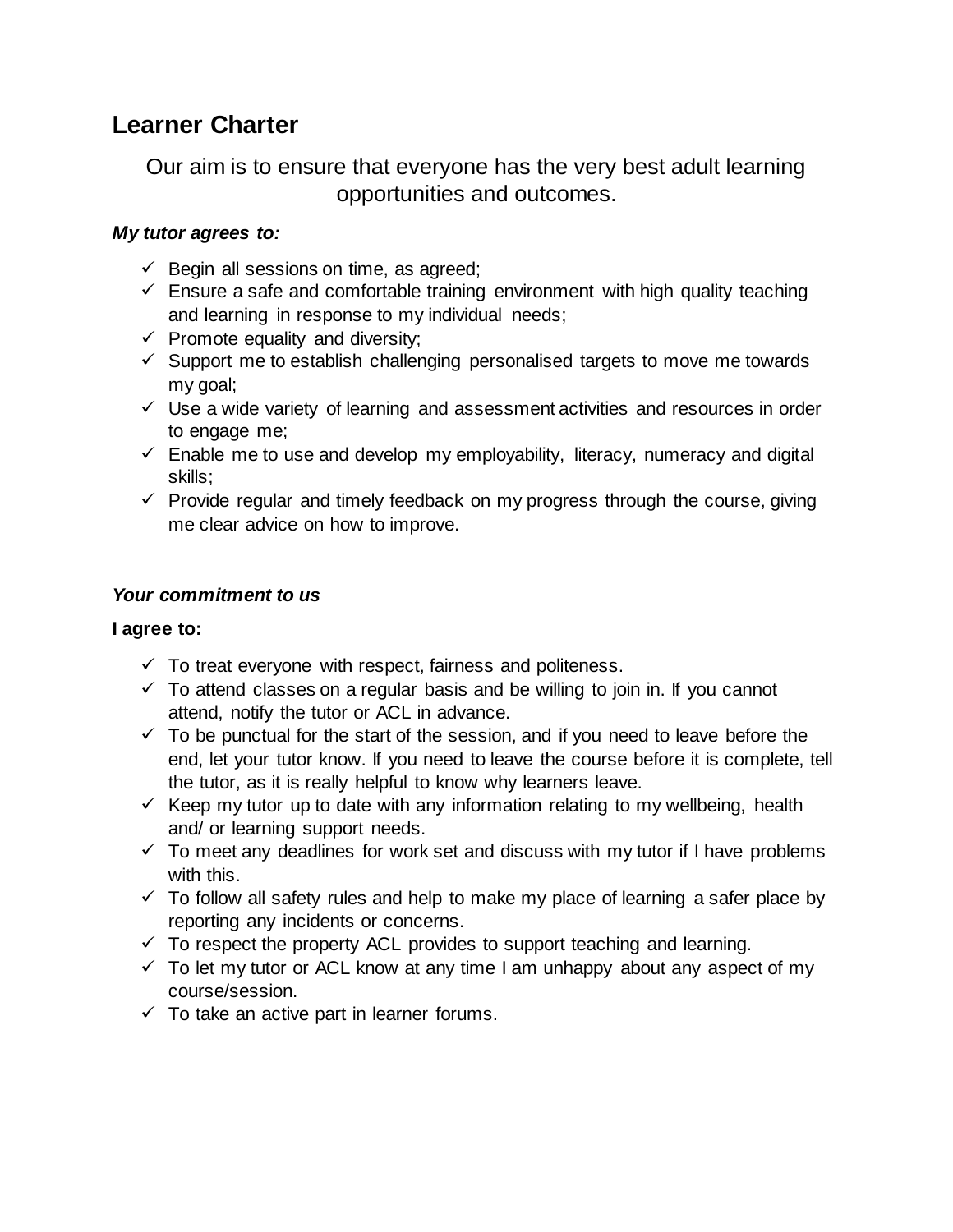# **Supporting All Learners**

#### *Equality Statement*

The NE Wales Adult Community Learning Partnership is committed to ensuring that all learners and staff are treated equally and have full access to our sites and services. Please help us to achieve this by bringing to our attention any potential discrimination. If you are a disabled learner or have any specific needs, we will ensure that reasonable adjustments are made to the learning environment to ensure that you will not be placed at a disadvantage. By disclosing your specific needs to us at the earliest opportunity, you will enable us to put in the required support.

Please have a look at our *Supporting all Learners* link, so that you can see the support we offer. It really helps us if you let us know about any help, support or advice you need.

Please see link<https://www.groundworknorthwales.org.uk/training/north-east-wales-acl/>

Part of making sure your needs are met is by having an Individual Learning Plan (ILP). You will produce this with your tutor, it will be in a number of formats depending on your course. You may be at the start of your journey, therefore your ILP may be based on discussions with your tutor while you explore your options. Our ILPs aim to make sure that your learning is:

- $\checkmark$  personalised, including a flexible route map to guide you on your learning journey
- $\checkmark$  owned by you and supported by your tutor

Your ILP should therefore include a record of your learning goals and progression routes, initial and diagnostic assessment information (if appropriate), learning targets, progress and achievements.

#### **WEST Assessments**

We encourage all of our learners to use this assessment to gain a really good understanding of where their literacy and numeracy skills are, you can also complete a digital skills assessment.

*Please discuss further with your tutor.*

![](_page_5_Picture_12.jpeg)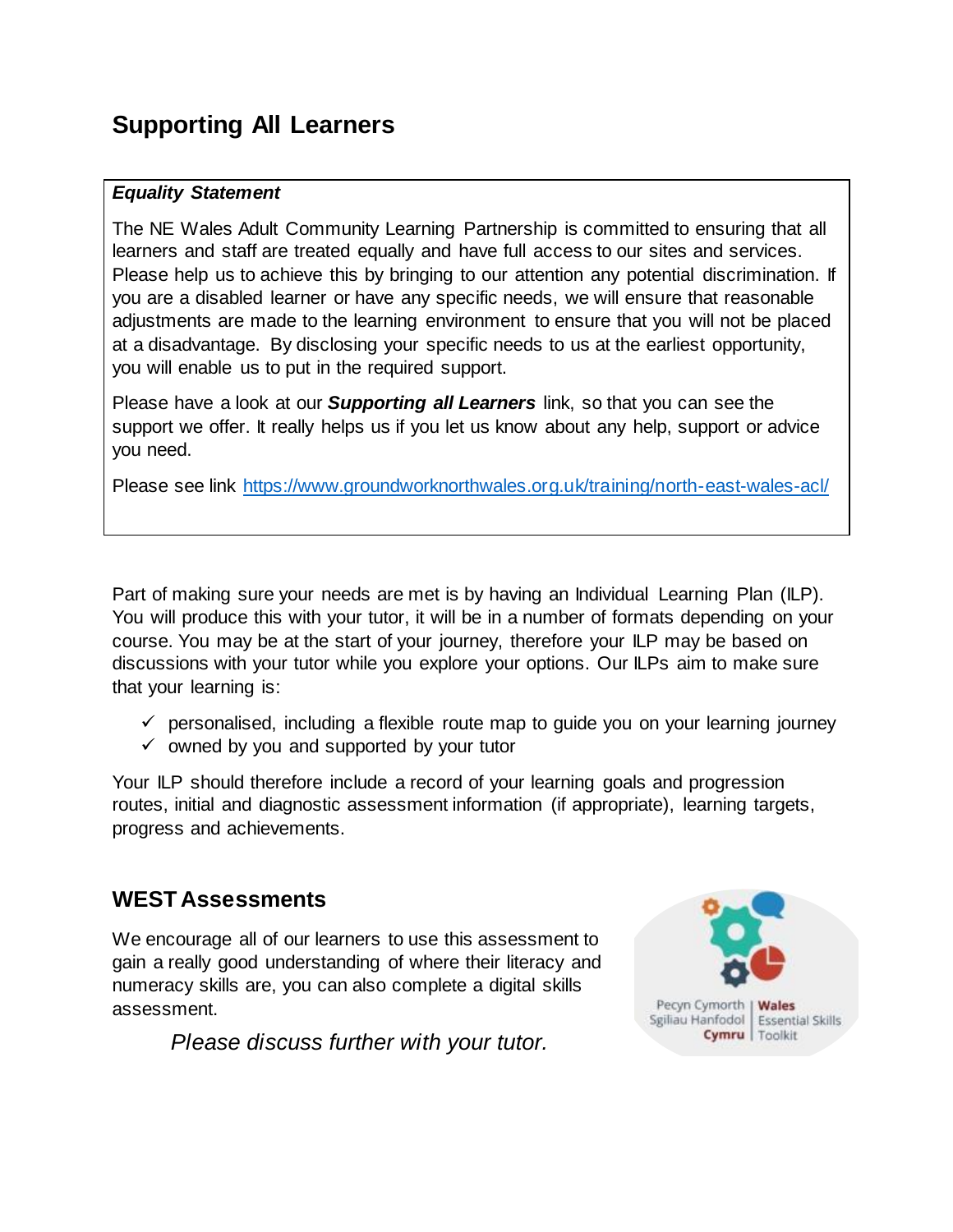# **Keeping you Safe – Safeguarding**

Safeguarding adults, young people and children is a priority for the NE Wales Adult Community Learning Partnership. The NE Wales ACL Partnership is committed to ensuring a safe environment for all its learners and works with each provider to make sure there is a safe learning environment for all learners.

Safeguarding includes everything we can do to keep people safe, including minimising the risk of harm and accidents, taking action to tackle safety concerns and ensuring people grow up and live in safe circumstances. Safeguarding is about protecting children and adults from abuse or neglect and educating those around them to recognise the signs and dangers. For further information about safeguarding, please visit: <https://www.flintshire.gov.uk/en/Resident/Diversity-and-Equality/Safeguarding.aspx>

If you are have concerns about:

- someone's wellbeing
- see or hear something which could be abuse
- someone tells you about something that has happened or is happing to them

Contact your Lead Provider Designated Safeguarding Officer for help and advice. In the event of an emergency contact North Wales Police.

The contact details for each Lead Provider Designated Safeguarding Officer are provided at the end of this section. Please ensure you have found out who the Lead Provider is for your course by completing the table on the front of this handbook.

# **Keeping you Safe - Preventing Violent Extremism**

Prevent is part of the Government's counter-terrorism strategy which aims to stop people becoming terrorists or supporting terrorism. At the heart of Prevent is safeguarding children and adults and providing early intervention to protect and divert people away from being drawn into terrorist activity.

Legislation requires educational providers like us to model British values in our practice and to use opportunities to explore British values and to challenge extremism. The NE Wales Adult Community Learning Partnership promotes 'British values' through all aspects of teaching and learning. All of our tutors have received training regarding Prevent, so will be able to answer any questions you may have.

Prevent is about safeguarding you as a learner to keep you both safe and within the law and the aim is to enrich your experience, regardless of the course you are enrolled on.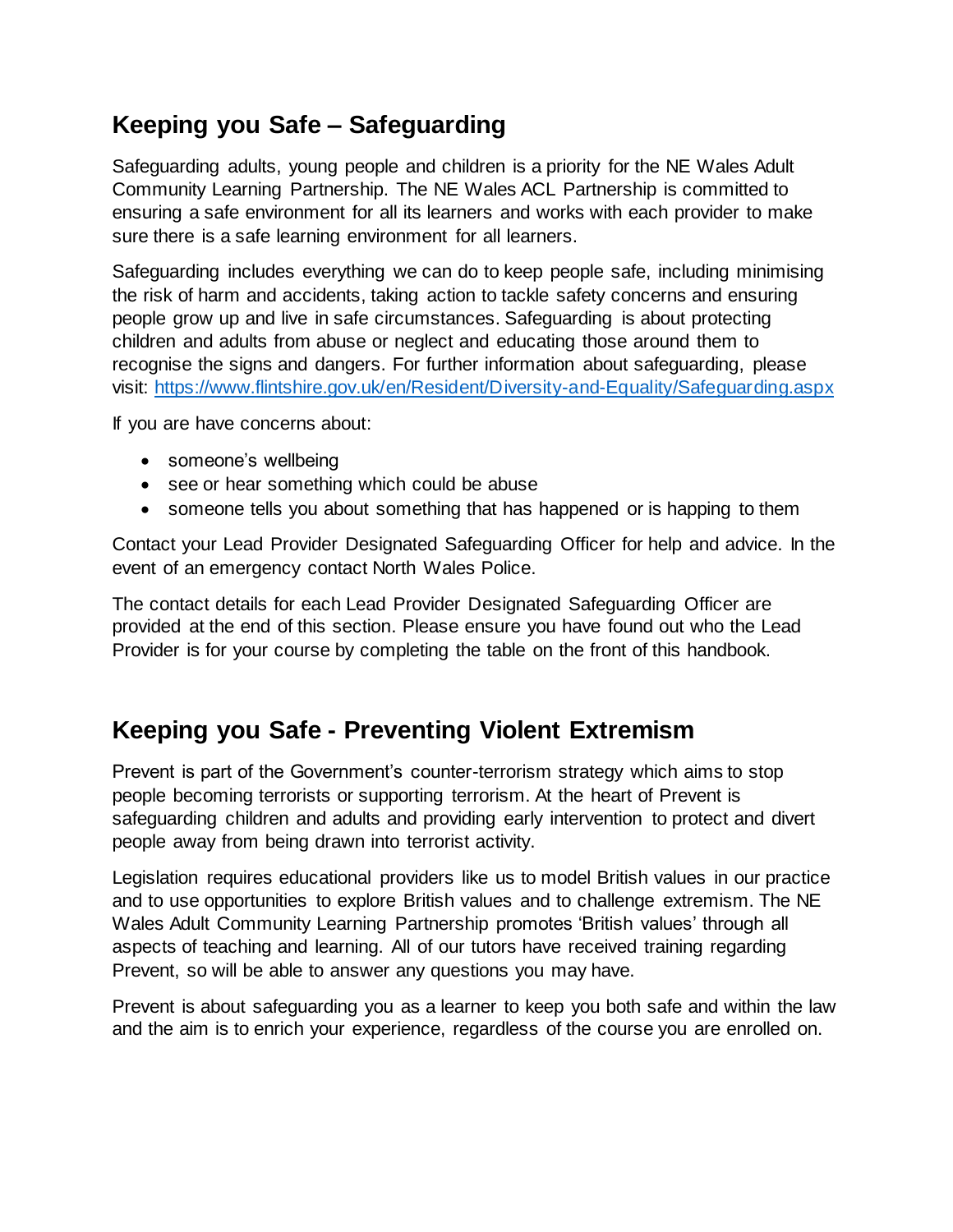The following values that we will promote are:

- o Democracy
- o The rule of law
- o Individual liberty
- o Mutual respect for and tolerance of those with different faiths and beliefs and for those without faith

These values aim to prepare all our learners for life in 'modern Britain'. Everybody involved in your leaning experience including tutors and other service providers will adhere to the same values in order to share a positive learning experience for everyone.

**If you are have concerns that someone you know is being radicalised please contact your Designated Safeguarding Officer or visit** [www.actearly.uk](http://www.actearly.uk/) **for help and advice. In the event of an emergency contact North Wales Police.**

# **Keeping you Safe – General**

There are a number of general health and safety issues that apply and these will be covered by your tutor at induction, including all of the updated measures that have been put in place following government guidelines in response to Covid 19.

# **Keeping you Safe – Online**

Blended/remote learning is now part of our everyday life, it can be very different from learning in-person. However, there are some ways you can still learn effectively and maintain a healthy work-life balance. Although blended/remote learning delivery offers a lot of flexibility, it's important that you have the right working space and routine in place.

A few tips to help you work online if required include:

- $\checkmark$  maintain regular attendance and participate in all planned online sessions and tutorials
- $\checkmark$  keep in regular contact with your tutor
- $\checkmark$  respond to any communications from the your tutor or ACL staff
- $\checkmark$  report any concerns you may have immediately to either your tutor or other member of service staff

Working online offers many benefits, however, we must all be aware of the dangers when it comes to being online and keep ourselves up-to-date with the latest information and guidance. For information and advice on how to keep safe online, visit www.getsafeonline.org

![](_page_7_Picture_17.jpeg)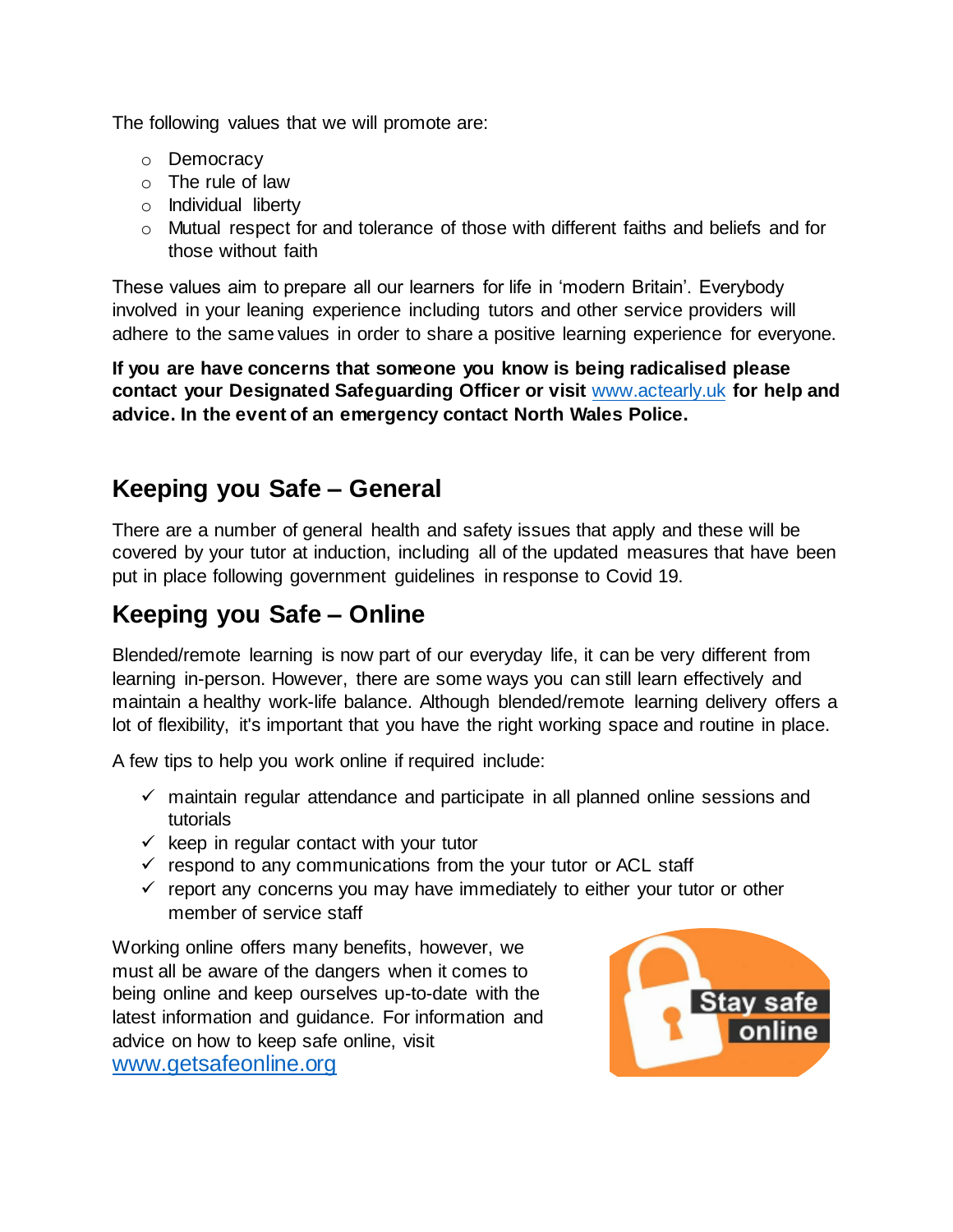# **Lead Provider - Designated Safeguarding Officers**

| Lead                                        | <b>Name</b>        | <b>Address</b>                                                                                                        | <b>Contact Details</b>                         | <b>Contact</b>                    |
|---------------------------------------------|--------------------|-----------------------------------------------------------------------------------------------------------------------|------------------------------------------------|-----------------------------------|
| <b>Provider</b>                             |                    |                                                                                                                       |                                                | <b>Number</b>                     |
| Aura                                        | Kate<br>Leonard    | Aura Leisure and<br>Libraries Ltd, Deeside<br>Leisure Centre,<br><b>Chester Road West,</b><br>Queensferry, CH5<br>1SA | Kate.Leonard@aura.wales                        | Mobile $-$<br>07973 757427        |
| <b>Caia Park</b><br><b>Partnership</b>      | Angela<br>Wadeson  | Caia Park Centre,<br><b>Prince Charles Road</b><br>Wrexham LL13 8TH                                                   | ange.wadeson@caiapark.org                      | Mobile -<br>07746277512           |
| Coleg<br>Cambria                            | Karen<br>Senior    | Coleg Cambria,<br>Kelsterton<br>Road, Connah's Quay,<br>Deeside, Flintshire,<br>CH <sub>5</sub> 4BR                   | safeguarding@cambria.ac.uk                     | Mobile $-$<br>0300 3030009        |
| <b>Deeside</b><br>Community<br><b>Trust</b> | Paul<br>Wilcockson | Queensferry Campus<br><b>Chester Road West</b><br>Queensferry<br>Deeside<br>Flintshire, CH5 1SA                       | P.Wilcockson@deesidecommu<br>nitytrust.co.uk   | Mobile $-$<br>01244 445382        |
| <b>Groundwork</b>                           | Lorna<br>Crawshaw  | <b>Groundwork North</b><br>Wales, 3-4 Plas<br>Power, Tanyfron,<br>Wrexham LL11 5SZ                                    | lorna.crawshaw@groudnworkn<br>orthwales.org.uk | 01978<br>757524 /<br>07702 893566 |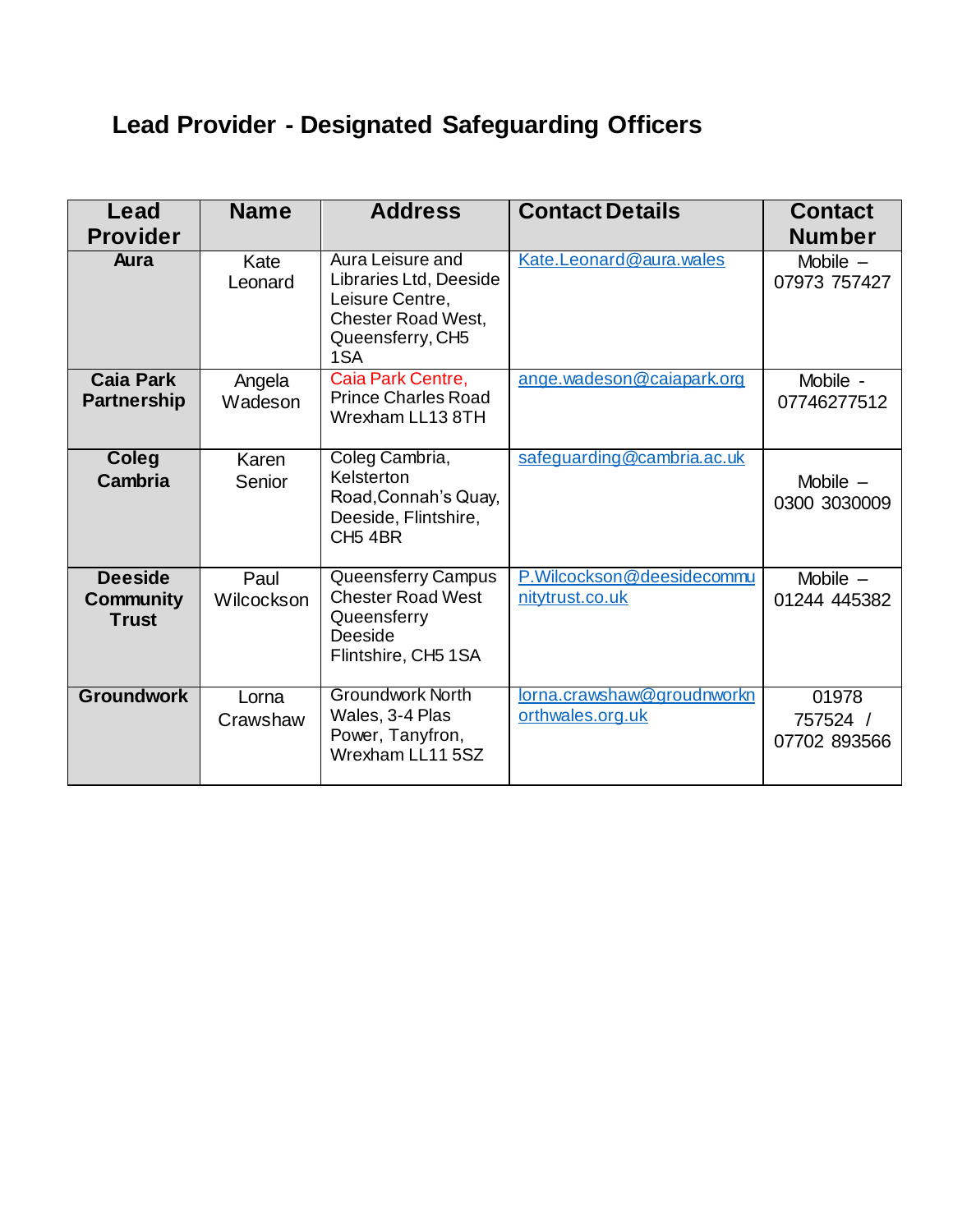# **Progress With Us**

![](_page_9_Figure_1.jpeg)

*Don't forget to discuss with your tutor the progression pathways available – not only for your chosen course but for all of the great opportunities we have!*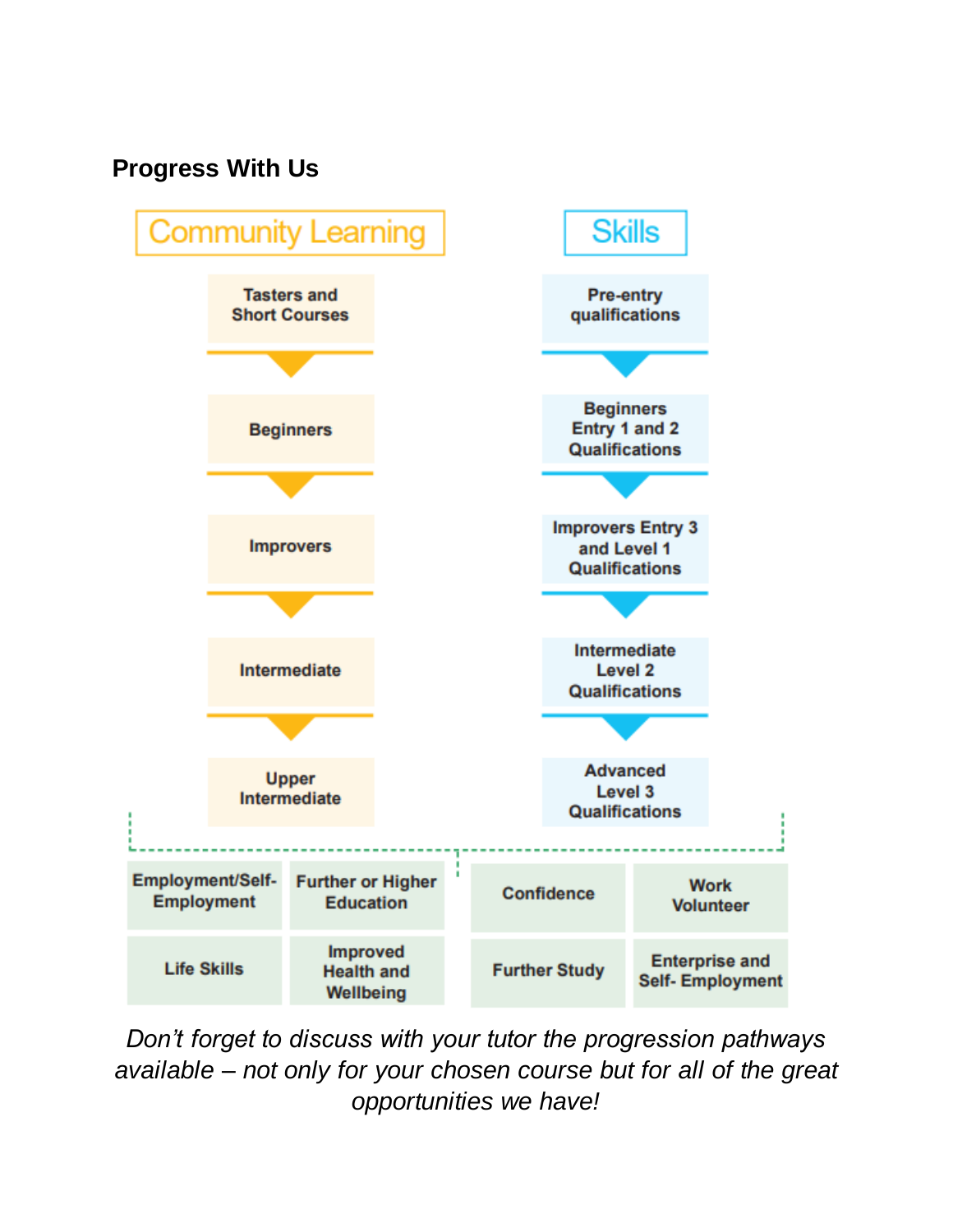# **Information, Advice and Guidance**

The first step to take in seeking advice and guidance is to talk with your Tutor. They will be able to answer your questions or signpost you to someone who can. We have a number of ways to support you with your next steps. We also work with a wide range of partners who keep us updated on their courses and programmes.

If you feel that you need additional advice, regarding career progression, or progression onto a course, it might be appropriate for you to have a meeting with a Careers Adviser. A Careers Adviser specialises in 'information, advice and guidance'. They offer impartial, independent advice during a 1:1 guidance appointment. They can offer you support in the following:

- Courses and workshops available
- Courses available in further and higher education.
- Qualifications
- Careers

For more information please visit the Careers Wales website for all contact details:

<https://careerswales.gov.wales/contact-us>

### **Accredited and Non-accredited**

**Accredited** means that at the end of your course you will receive a certificate from a recognised Examination or Awarding Body. It does not mean you have to sit an exam or test in all cases, but that the work you produce is marked or assessed to the standards set by the Examination or Awarding Body.

You may feel nervous about taking an accredited course because of lack of confidence, being out of learning for a long time or frightened of being assessed. The key is to let us know as we have the help and support available all the way through your course to ensure you achieve!

**Non-Accredited** means that there is no external assessment at the end of your course but you may receive an internal certificate of achievement or participation. These courses are usually shorter in time and once completed, you will be encouraged and supported to progress to a different or higher level course (which may be accredited or non-accredited).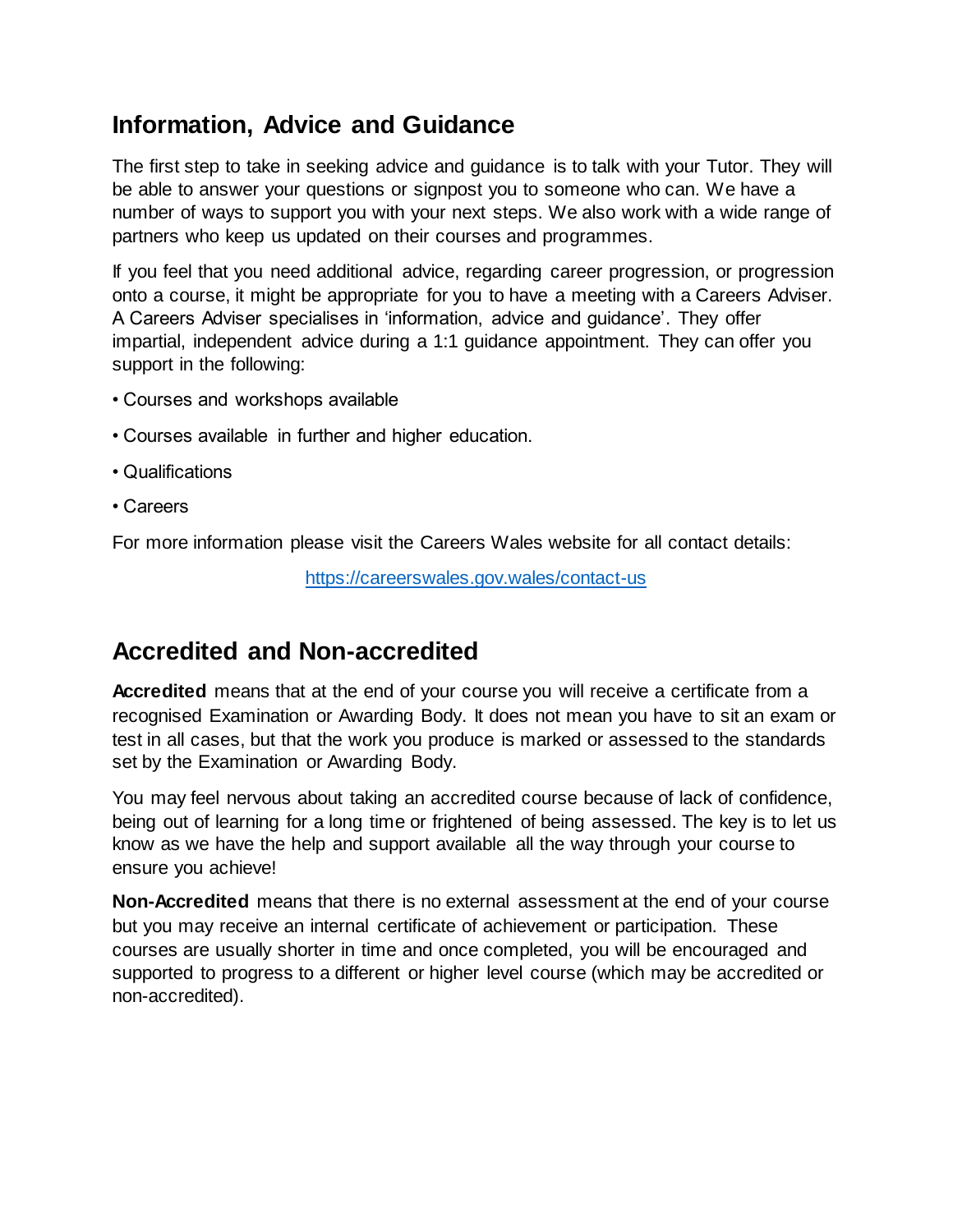# **Compliments, Comments and Complaints**

The NE Wales Adult Community Learning Partnership accepts that sometimes things go wrong and it is important that you contact us if you are unhappy with a service. Please also let us know what you would like us to do to put things right.

We would also like to hear your feedback on the courses and programmes we provide or if you have a suggestion on how we can make improvements.

Please use the main contact below who will pass on your comments, complaints and/or compliments.

*Contact details:*

# Tel: 07584 335409 (Michelle) Email: acl@wrexham.gov.uk *For Flintshire and Wrexham residents*

For information about the Local Authorities complaints procedures please click on the following link:

[https://www.groundworknorthwales.org.uk/training/north-east-wales-acl](https://www.groundworknorthwales.org.uk/training/north-east-wales-acl/)/

![](_page_11_Picture_8.jpeg)